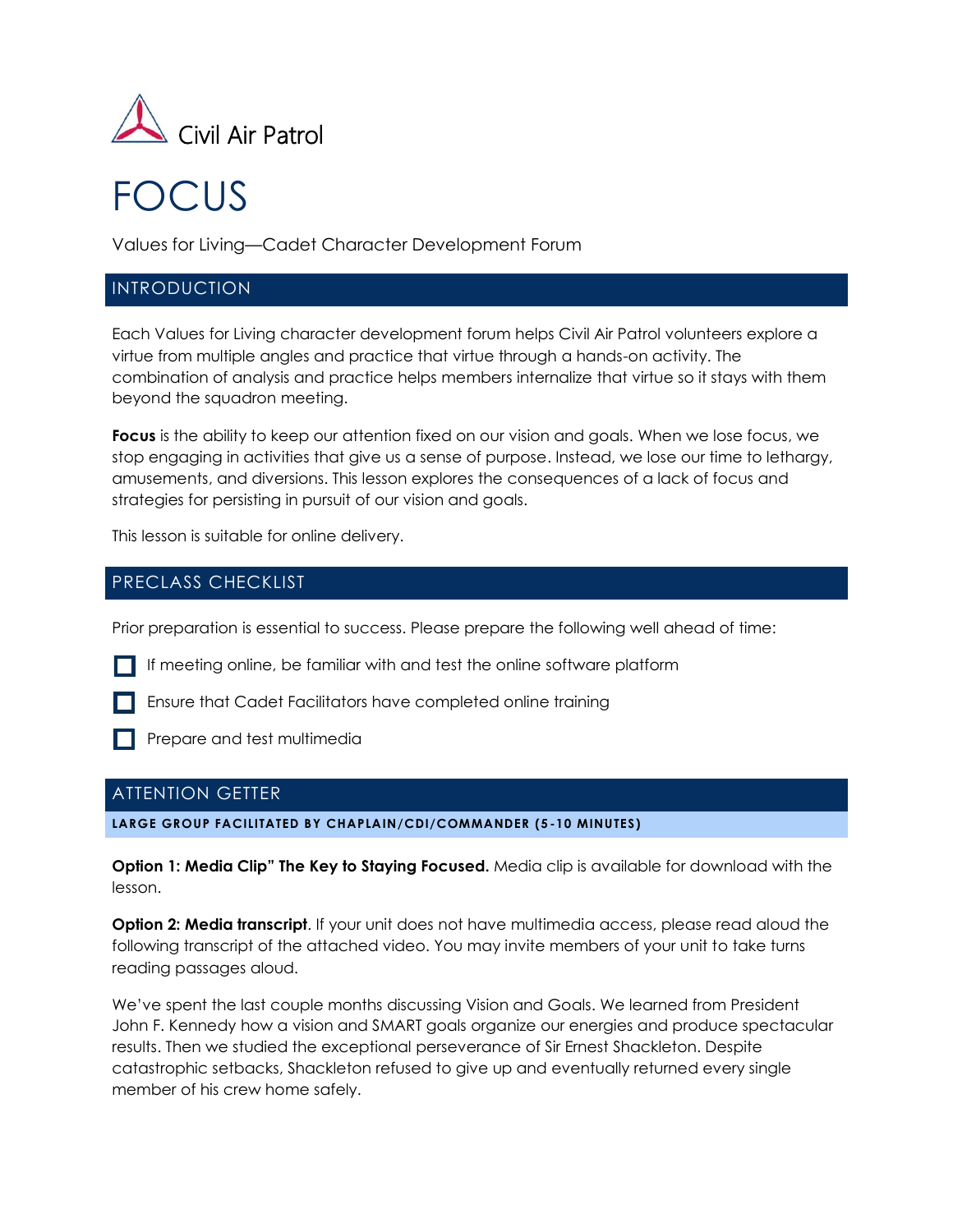But when we fail to reach our goals, catastrophic setbacks are rarely to blame. When we're honest with ourselves, our failure to meet our goals is most often due to losing focus. This month's lesson is about **focus**, *our ability to keep our attention on our vision and goals*. When we lose focus, we stop engaging in activities that give us a sense of purpose. Let's take a look at the most common ways we lose focus and explore what will bring us back to our vision and goals.

First, we lose focus when we give in to **lethargy**. We've all felt this way. We feel too tired or exhausted to get started on a project. The goal seems impossible or too far out of reach. We get bored or restless and start looking for shortcuts. We blame our circumstances and start complaining to anyone who will listen. We may have feelings of self-pity, envy, or resentment and be tempted to give up.

A second threat comes from **amusements**. The word "amusements" comes from the Muses, ancient Greek goddesses who were believed to have inspired the arts and the sciences, from poetry and music to astronomy and history. If you put the letter "A" in front of the word "Muse," you get the opposite of inspiration—amusement.

Amusements are entertaining distractions that draw us away from, our vision and goals. They're fun but do not give us a sense of purpose.

Think of amusements like desserts. We all enjoy desserts from time to time, but a steady diet of desserts won't provide the nutrition we need to survive. Perhaps you enjoy following your favorite sports team, watching a TV show, or playing a video game. As long as we exercise moderation, amusements can serve as a welcome opportunity to relax and recharge.

And yet… we need to be careful. Amusements are big business and have become deeply ingrained in our culture. Sports teams, entertainment companies, and video game developers spend millions of dollars to draw and hold your attention in order to fulfill *their* vision and goals. Just remember, these activities are fun, but they won't fulfill *your* vision and goals.

And finally, we can lose focus on our own goals because we focus on a **diversion**. A diversion is a meaningful activity that serves someone else's vision and goals, but not our own. This can be tricky because as CAP members we ARE committed to helping others through volunteer service. However, we can be tempted to spend all our time accomplishing other people's goals and neglect our own. I can justify neglecting my own work because someone else needs my help! Again, we need to practice moderation to keep our attention on our own vision and goals. So, what can we do to strengthen and maintain our focus?

First, **remind yourself of your vision and goals**. Have you written them down? Where are they posted? How often do you review them or even call them to mind? If someone asks you, "What's your vision for your life?" are you prepared to answer?

Second, **embrace accountability**. Set goals that are measurable and time-bound—the M and T in "SMART." Keep a written record of your progress. Report on your progress to someone you trust. If someone asks you what you've been doing to realize your goal, what are you prepared to say as an answer?

Third, if you **develop a routine** you'll find it's easier to resist lethargy, amusements, and diversions because you'll know in advance how you're going to spend your time. Balance the time you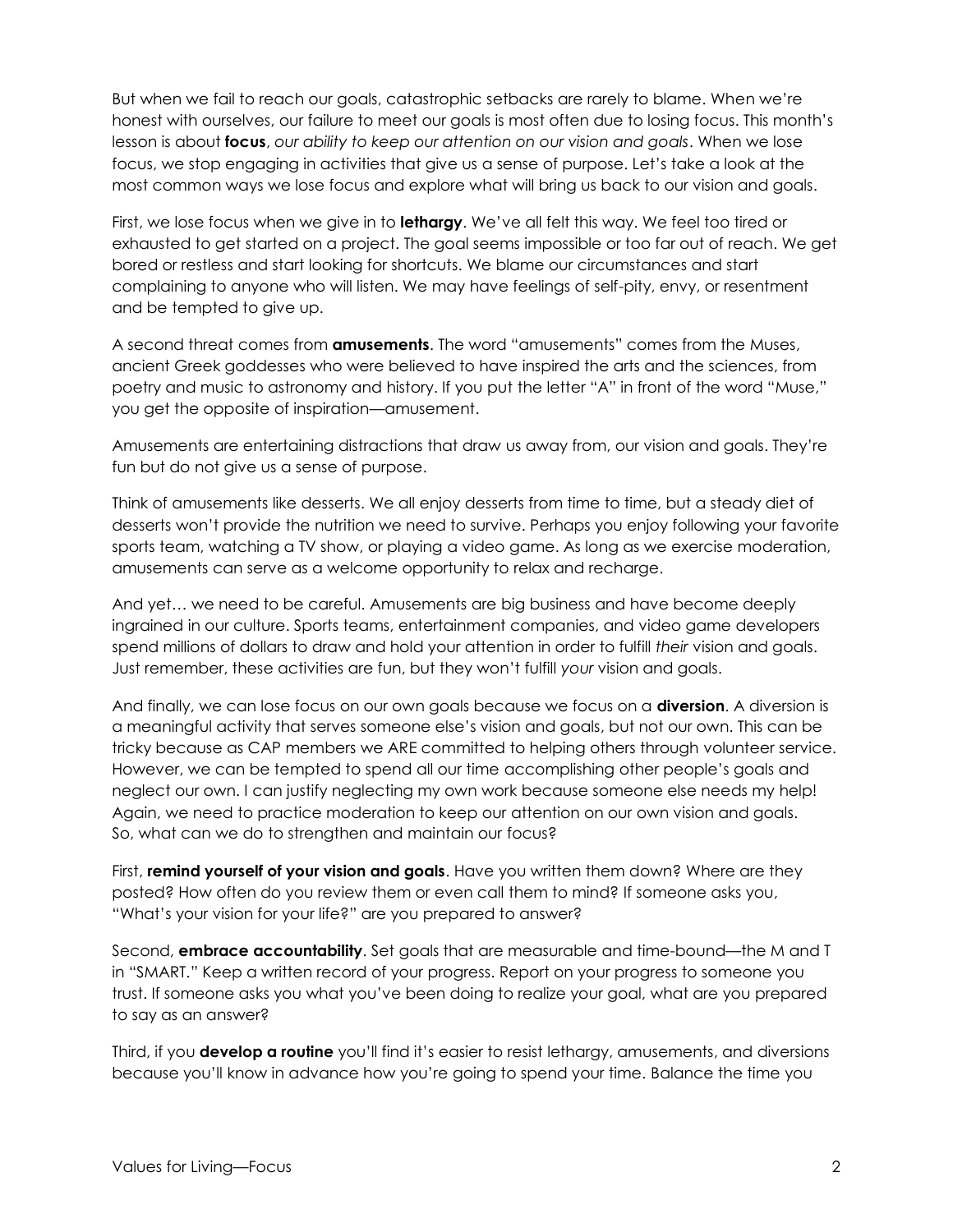spend with other people with time spent alone. Avoid multi-tasking and make time for monotasking, giving all of your attention and effort to getting just one step closer to your goal.

Finally, **have a sense of humor**. We're all going to make mistakes; who hasn't eaten too much ice cream? We all need breaks from time to time. As long as you don't take yourself too seriously, you'll be able to make steady and consistent progress toward your goals and enjoy healthy, well-earned down time without becoming obsessive.

You may never face a catastrophe quite like Shackleton's. However, you will be challenged daily by lethargy, amusements, and diversions. By frequently reminding yourself of your vision and goals, embracing accountability, and keeping to a routine, you can preserve your focus, achieve your goals, realize your vision, and live with excellence.

**Note**: Because the options above introduce terms relevant to the following discussions (such as lethargy, amusements, and diversions), the use of a personal story is discouraged for this lesson.

# UNDERSTANDING THE DESIRED BEHAVIOR

\_\_\_\_\_\_\_\_\_\_\_\_\_\_\_\_\_\_\_\_\_\_\_\_\_\_\_\_\_\_\_\_\_

#### **ONLINE GROUP OR SMALL GROUP FACILITATED BY PHASE III CADET (15 MINUTES )**

- We have spent the last few character development forums on a deep dive into vision and goals. Help us keep that theme going by sharing with the small group one part of your vision for your life and a current goal associated with that vision.
- Be honest: have you written down your vision and goals?
- How many times in the last month have you reviewed your vision and goals?
- Lethargy is a feeling of tiredness or exhaustion that makes it difficult to get to work on a project. When was the last time you felt this way?
- Amusements are entertaining distractions; they might relieve stress or help us relax but they rarely help us become the kind of people we want to be. What amusements are most tempting for you?
- A diversion is a worthwhile activity that may not serve your own vision and goals. What sorts of good works are most likely to divert your time and energy from your goals?
- What helpful routines would keep you focused on your vision and goals? Are there any you're currently using? How is it working for you?

## APPLICATION OF THE BEHAVIOR TO THEIR LIVES

#### **LARGE GROUP FACILITATED BY CHAPLAIN/CDI/COMMANDER (15 MINUTES)**

Several discussion prompts are listed below. Choose questions that are appropriate for your unit.

- Focus is closely tied to our Core Value of Excellence. How can a lack of focus undermine your ability to live out the *other* Core Values?
- All of us know the feeling of lethargy. What techniques have helped you deal with those feelings? What can you do to protect yourself from lethargy or feeling overwhelmed?
- About how many hours per day should you spend on amusements?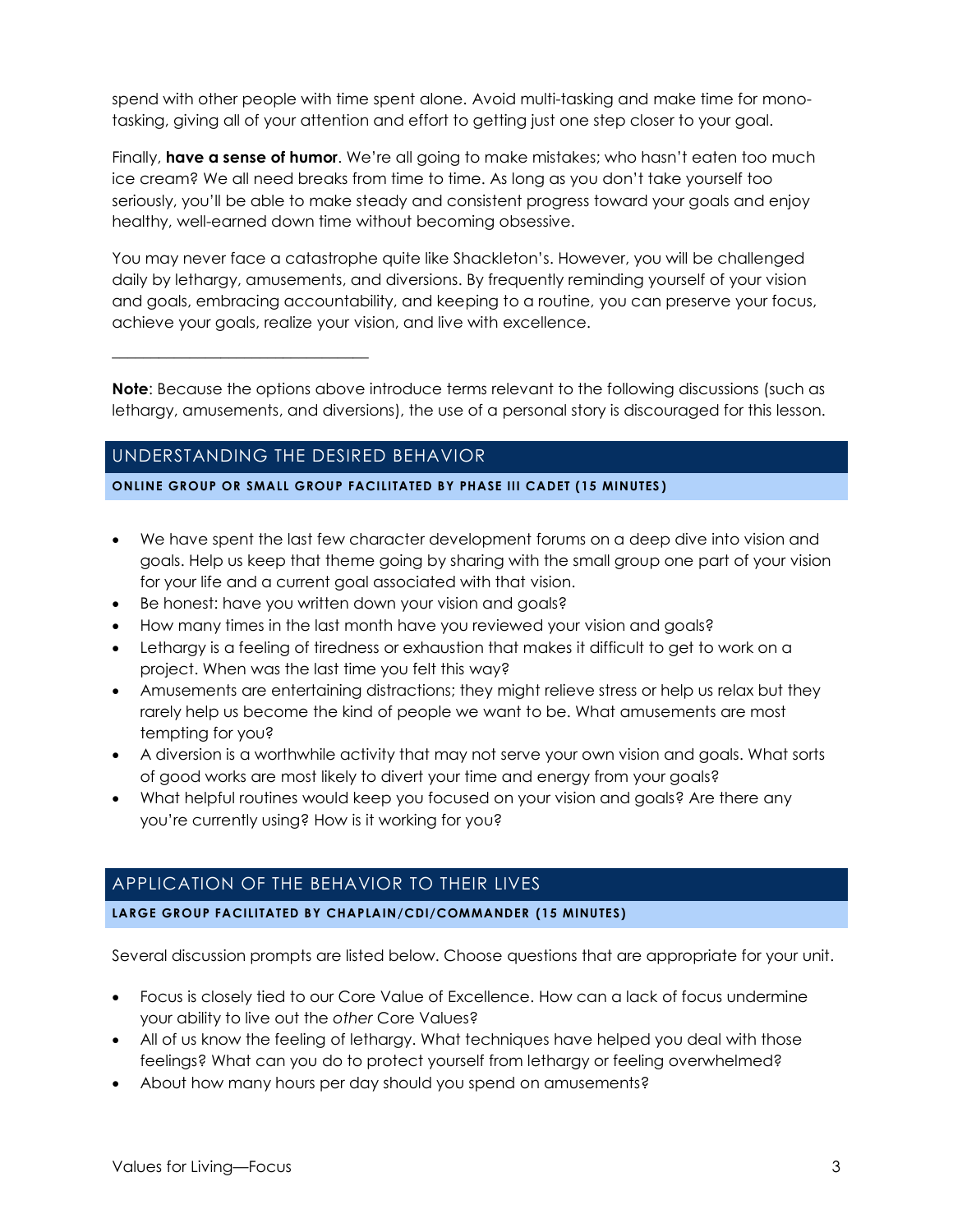- Other people can both help and hinder our focus. Can you think of a way in which someone else might help you focus? How about a way in which someone else might hinder your focus?
- We all need reminders to keep our focus on our vision and goals. What reminders have you found effective? (Suggested examples: setting an alarm, tape a note to the mirror, set out gym clothes the night before, etc.) Which reminder would you like to try?
- What goes into an effective routine?

# **ACTIVITY**

#### **ONLINE GROUP OR SMALL GROUP FACILITATED BY PHASE III CADET (10-15 MINUTES)**

#### **Assessing Invitations and Saying No**

All of us will have many opportunities to pursue great things, but we won't be able to accept every invitation. If we are going to maintain our relationships and our focus, we must be able to weigh our options and, when necessary, politely decline an invitation.

In your small groups, take turns roleplaying the following scenarios. In each case, first decide whether you should accept the invitation. If you will accept, explain why this is a good choice. If you would decline, explain how you can do so politely and in way that maintains your relationship with the person to whom you are saying no.

Small group facilitators may choose which prompts to discuss in their groups.

- Your congresswoman is hosting an information session for those interested in applying to the United States Air Force Academy. You would like to attend but have a flying lesson scheduled at the same time and your flight instructor has difficulty rescheduling lessons. Will you risk missing a lesson to attend the info session?
- Your Deputy Commander for Cadets has asked for your help in starting a CyberPatriot team. You have been taking a cybersecurity class at the local community college and are interested in the competition but perhaps not ready to be responsible for leading a team. Are you up for the challenge?
- Your parents have decided they would like to eat dinner together as a family at least five nights per week. You worry about the demands of homework, team practices, and squadron meetings. You tell them about your goals in these areas. Then they ask you somewhat pointedly, "What are your goals for our family?"
- Your history teacher tells you that you are a natural leader with a gift for public speaking. She encourages you to run for a position in student government. Your classmates support the idea and promise to vote for you and help you with a campaign. What will you say to them?
- A friend from your religious community asks for your help in organizing a can drive to collect non-perishable foods for the homeless. He has done this before and assures you that the commitment is no more than three hours per week for the four weeks of the drive. Will you help?
- You have committed to a fitness routine and have seen some promising results. Tonight, however, it's getting late and you haven't yet had a workout. Will you stay up to get the workout or go to bed on time?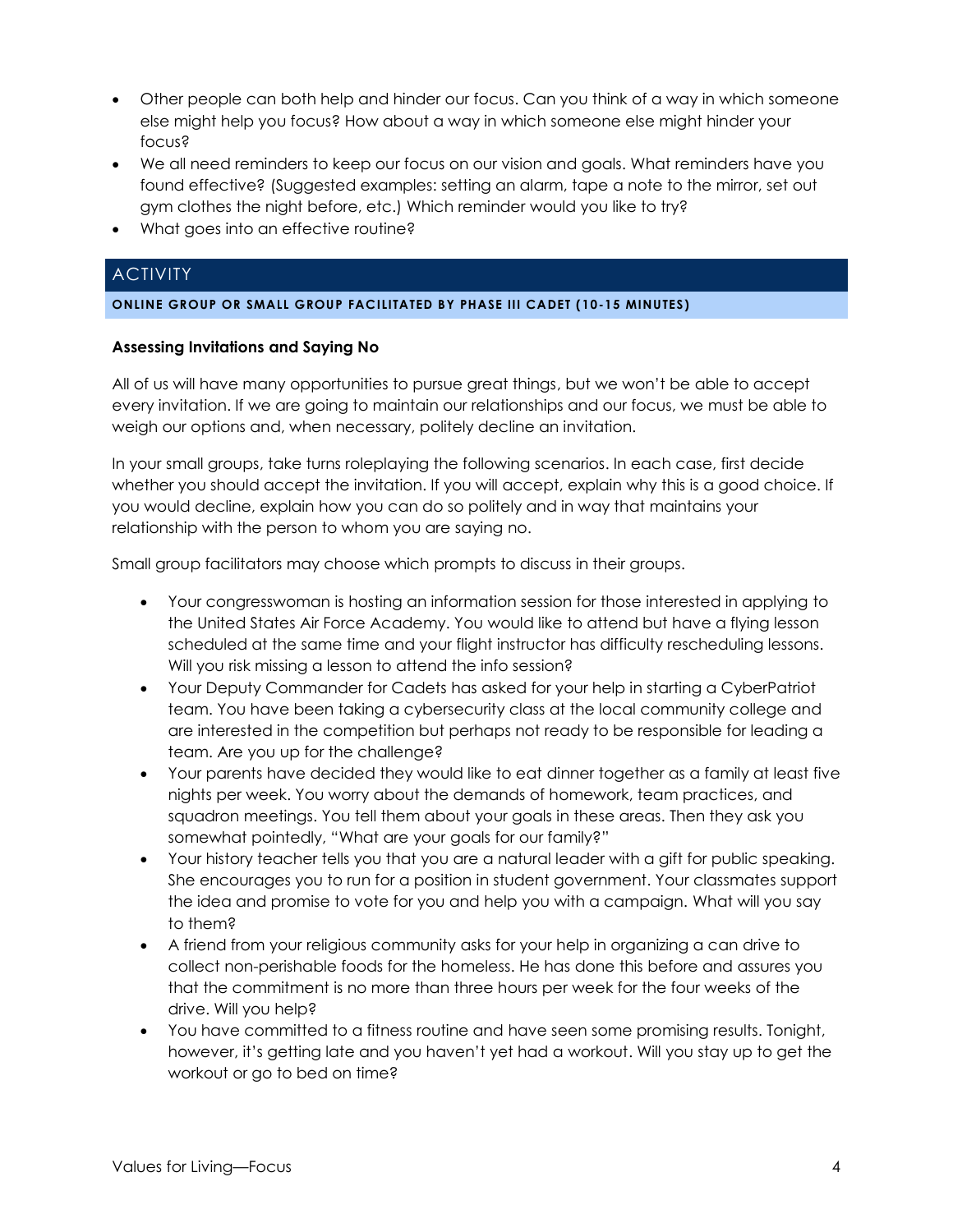• Your 18<sup>th</sup> birthday is approaching. Soon you will be ready to start college and move away from home. Your squadron commander pulls you aside and politely asks what he can do to keep you involved in the squadron. You have more experience and knowledge than most of the other cadets and would be an invaluable resource and role-model for younger cadets. Are you willing to help?

## LESSON SUMMARY AND WRAP-UP

#### **LARGE GROUP FACILITATED BY CHAPLAIN/CDI/COMMANDER (5 MINUTES)**

We have spent the last few months examining behaviors required for excellence. We started with the observation that excellence means giving your best effort, no matter what challenge is in front of you. We then asked, how do you *know* that you have given your best effort? We saw that your best effort requires a long-term vision and SMART goals. Remember, SMART goals are specific, measurable, achievable, relevant, and time-bound. Vision and goals organize our energies and challenge us to perform at our highest level. Last month, we saw that perseverance allows us to keep working toward that vision, even in the face of dramatic or catastrophic setbacks.

Here's a hard truth. Most of us won't fail to meet our goals because of catastrophic setbacks. Most of the time, our visions are undone and our goals frustrated by our lack of focus. Excellence demands that you keep your attention on your purpose and priorities. You will need to protect yourself from lethargy by focusing on the next step, getting enough sleep, and building in reminders of why you're pursuing your vision and goals. You will have to practice moderation in amusements and recreation. And you will need to limit your diversions by learning to say no, politely but firmly. Only by deciding what you are going to do—and what you are *not* going to do—can you excel in service and realize your full potential.

# QUOTABLE QUOTES

"Focus is a matter of deciding what things you're not going to do." – John Carmack

"Successful people maintain a positive focus in life no matter what is going on around them. They stay focused on their past successes rather than their past failures, and on the next action steps they need to take to get them closer to the fulfillment of their goals rather than all the other distractions that life presents to them." – Jack Canfield

"I don't care how much power, brilliance or energy you have, if you don't harness it and focus it on a specific target and hold it there, you're never going to accomplish as much as your ability warrants." – Zig Ziglar

"Concentrate all your thoughts upon the work at hand. The sun's rays do not burn until brought to a focus." – Alexander Graham Bell

"My success, part of it certainly, is that I have focused in on a few things." – Bill Gates

"The successful warrior is the average man, with laser-like focus." – Bruce Lee